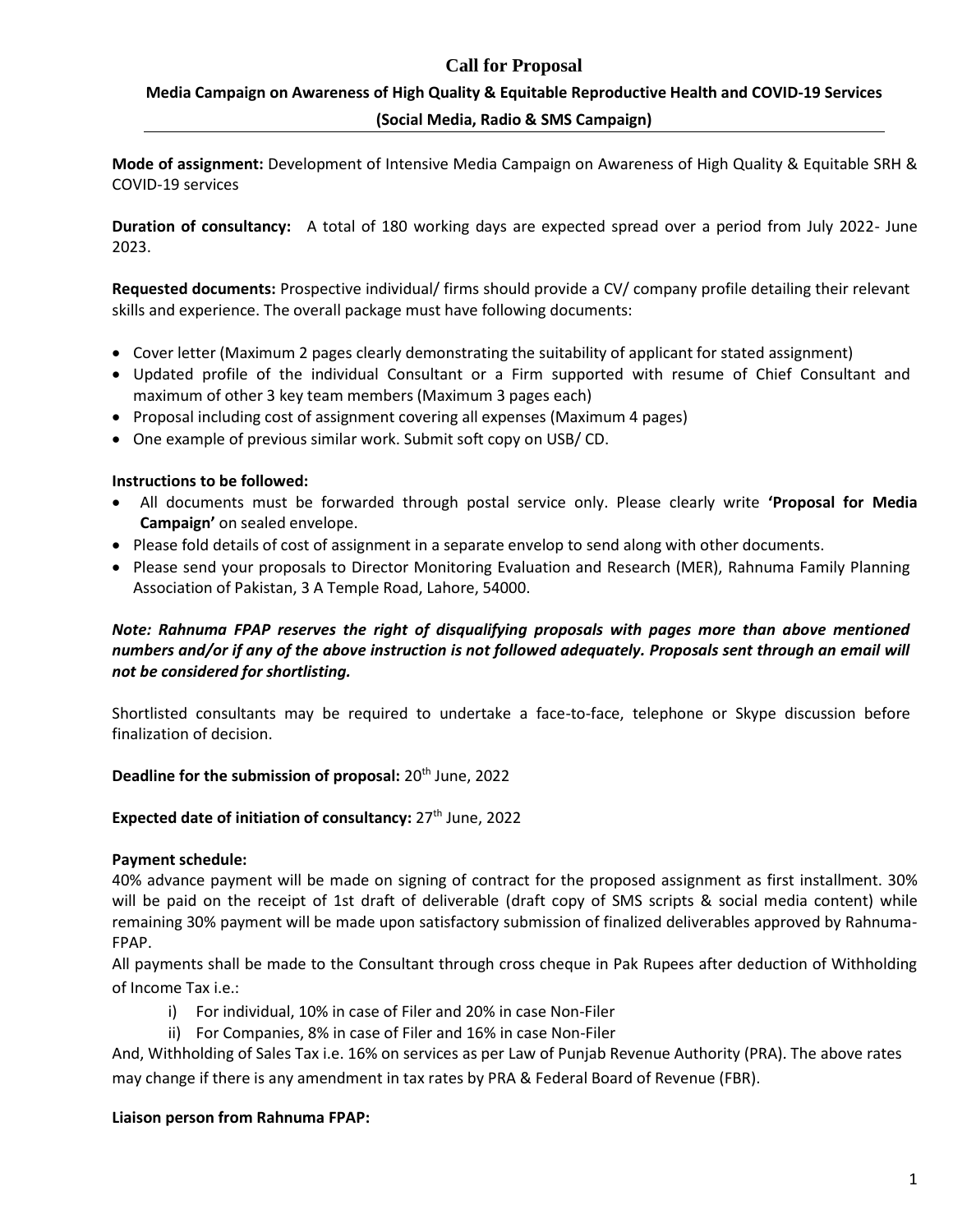Director Monitoring Evaluation and Research, Rahnuma FPAP, 3-A Temple Road, Lahore Phone: (042) 111 22 33 66, Ext. 323. Direct line: (042) 3636 1583. Email address[: asifa@fpapak.org](mailto:asifa@fpapak.org)

#### **Background**

Rahnuma Family Planning Association of Pakistan (Rahnuma FPAP) is a Member Association of International Planned Parenthood Federation (IPPF), serving Pakistan since 1953. Rahnuma FPAP is recognized as a family planning (FP) and reproductive health (RH) advocate and service provider and is known to collaborate with international and national development agencies. It has been extending FP and RH information and services across all four provinces and two regions through network of service delivery outlets and through collaboration with public and private sector. Rahnuma FPAP is devoted to eliminating and alleviate the sufferings of marginalized and vulnerable sections of society through integrated and concentrated social uplift efforts in the broader areas of RH and FP information and services. Rahnuma FPAP is a leading national organization that provides FP and RH services through its extensive service delivery network. It provides the full range of Integrated Package of Essential Services (IPES) devised by IPPF through its trained service providers. IPES includes eight essential services: counselling, contraception, safe abortion care, STIs/RTIs, HIV, gynecology, maternal care and sexual and gender-based violence services.

Pakistan is the 5th most populous country in the world today. The 2017 National Census Report reveals that it has a population of 207.8 million and is growing at a rate of 2.4%. High maternal mortality rate (186 per 100,000 live births) and child mortality rate (under five stands at 74 per 1,000 live births) continue to pose challenges for women's health. Furthermore, unmet need for FP stands at 17% while total fertility rate remains high at 3.6%. In addition to the poor health indicators, women lack access to SRH information and services including contraceptive services, violence against women and girls and sexual reproductive health services for adolescents/young people.

In the wake of COVID-19, with national lockdowns restricting movement, lack of information about what services are available, supply chain disruptions and overburdened health systems diverting resources for responding to COVID-19 severely impacted the access to RH and FP services. Health systems were already overwhelmed by the COVID-19 response and the focus was on controlling the virus spread, life-saving measures and critical care. As a direct consequence of the global pandemic, 40% of Pakistanis are expected to fall below the poverty line.

Rahnuma FPAP is aiming to launch the media campaign for demand creation and behavior change at large scale. To engage the different media platforms including electronic and social media to create awareness, generate large scale information and demand for FP, RH and COVID-19 services.

#### **Location of assignment**

Faisalabad, Chakwal, Muzaffargarh, Rawalpindi/ Islamabad, Haripur, Mardan, Peshawar, Kohat, Khyber, Quetta, Pishin, Badin, Muzaffarabad, and Gilgit Baltistan

#### **Purpose of assignment**

The overall objective of the assignment is to launch comprehensive media campaign through text messages (SMS), Social media (Facebook & Instagram) and Radio for advancing FP and RH services in communities. The entire media campaign is divided into following 03 phases:

**Phase 1:**

- Development of Text Messages on content of High Quality & Equitable RH & COVID-19 information and services in Urdu, Pashto and Sindhi.
- A total of 100,000 text/SMS messages will be disseminated by the consultant (approximately 57,000 Urdu, 36,000 Pashto and 7,000 Sindhi).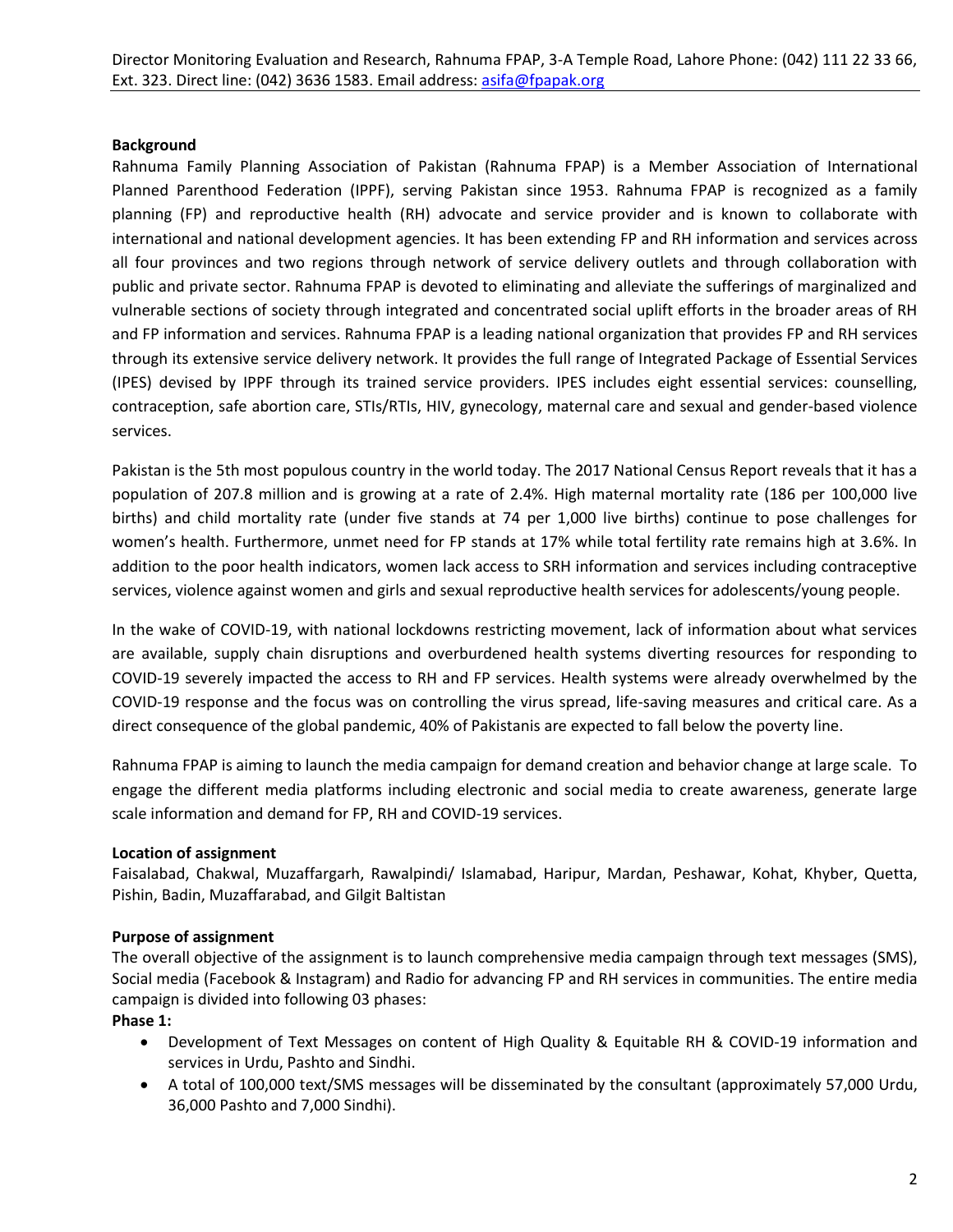A monthly report shall be submitted to Rahnuma FPAP on 3<sup>rd</sup> day of every month stating the progress on dissemination of messages. The reporting parameter shall include: numbers of persons reached along with their numbers for validation purpose.

## **Phase 2:**

- Development of 10 digital content vary from digital illustrations to posters in Urdu, Pashto & Sindhi languages.
- Promotion of developed content on social media (Facebook, Instagram) with a hashtag of #Rahnuma FPAP #WomensRights4Health, #RESPOND, #COVID19 and #CSurge.
- A collective viewership of 700,000 views, each month nearly 58,000 views will be guaranteed for all types of digital content till June 2023.
- A consolidated viewership report will be submitted to Rahnuma FPAP on 3<sup>rd</sup> day of every month. The reporting parameters shall include: Views, Likes/Dislikes, Age and Gender.

## **Phase 3:**

- 10 audio messages to be on air in all targeted locations.
- A consolidated number of listeners from 2,500,000 2,600,000 across the country.
- The report of listeners along slots per day per location with date to be submitted by  $3^{rd}$  day of every month.
- The reporting parameter shall including number of listeners of radio.

| Timeline                 | For messages July 2022 till June 2023                                                 |
|--------------------------|---------------------------------------------------------------------------------------|
| <b>Target Population</b> | Rural /semi urban/ urban areas (men, women, youth and children)                       |
| Areas                    | Faisalabad, Chakwal, Muzaffargarh in Punjab                                           |
|                          | Haripur, Mardan Peshawar, Kohat in KPK                                                |
|                          | Quetta & Pishin in Baluchistan                                                        |
|                          | Muzaffarabad in AJK                                                                   |
|                          | Gilgit Balistan                                                                       |
| <b>Key Messages</b>      | High-Quality & Equitable RH services and awareness for the prevention against COVID19 |
| Requirement              | Urdu, Pashtu & Sindhi languages<br>٠                                                  |
|                          | Concepts with scripts                                                                 |
|                          | 10 radio messages (30 seconds each) in Urdu, Pashtu & Sindhi languages                |
| Airing of Messages       | 6-8 messages daily for 6 continuous days a week                                       |
|                          | 6 to 7 FM Channels                                                                    |
|                          | Urdu Messages: Faisalabad, Chakwal, Muzaffargarh, Islamabad, Haripur,<br>٠            |
|                          | Muzaffarabad Gilgit Balistan (each with nearly 178,000 outreach), Quetta & Pishin     |
|                          | (89,000 each)                                                                         |
|                          | Pashto Messages: Mardan, Peshawar, Kohat (each with about 178,000 outreach),          |
|                          | Quetta & Pishin (89,000 each)                                                         |
|                          | Sindhi Messages: Badin (with approximately 178,000 outreach)                          |

#### **Target audience**

General community

#### **Support from Rahnuma FPAP**

- Arrange inception meeting with Consultant for the finalization of modalities of assignment under consideration.
- Provide orientation of FP, RH and COVID-19 and handover related materials to the Consultant as source documents for reference.
- Remain available for multiple rounds of discussions and reviews of scripts and other related material.